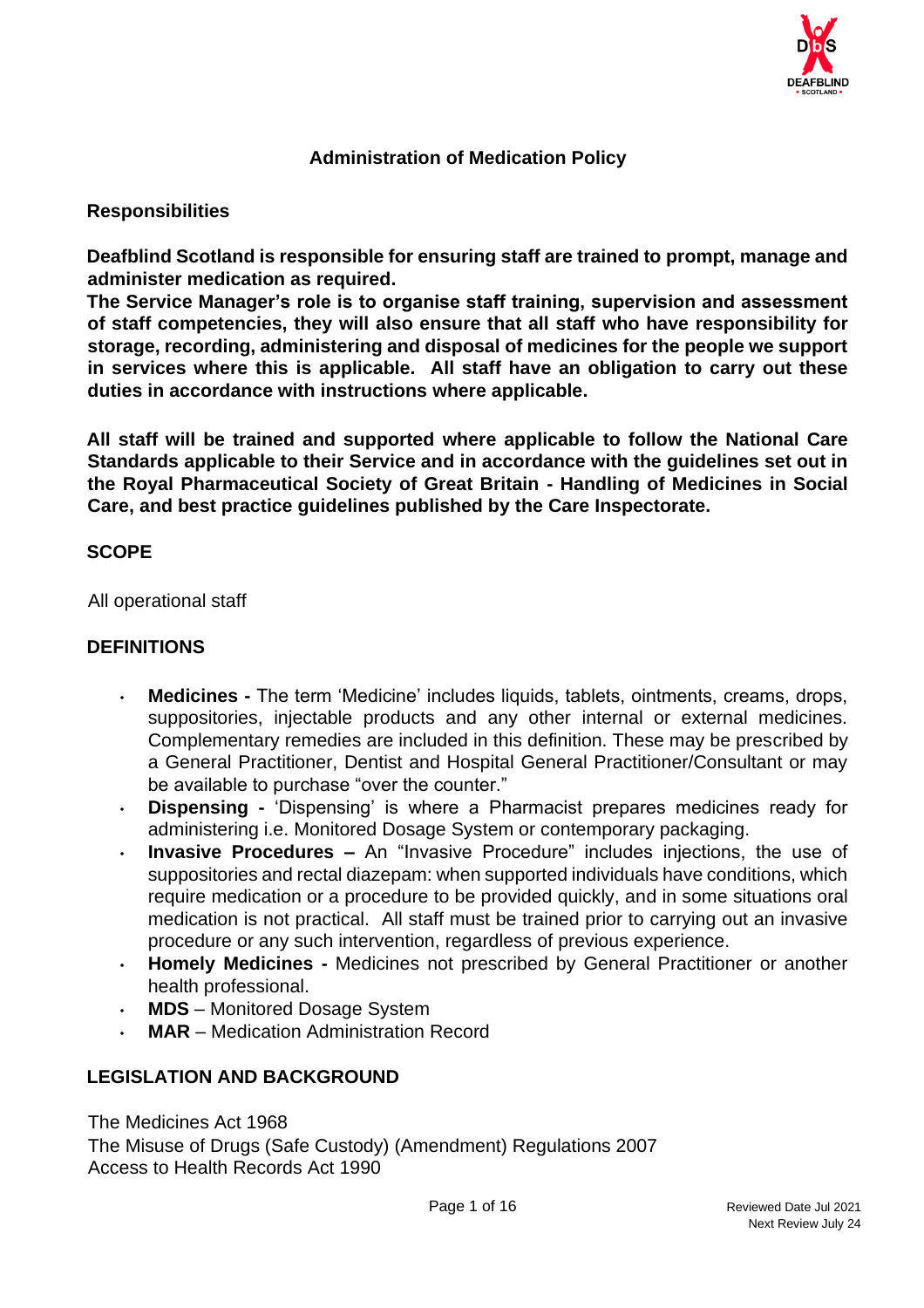

Data Protection Act 1998 COSHH Regulations 2002 Adults with Incapacity (Scotland) Act 2000, Section 47 The Regulation of Care (Requirements as to Care Services) (Scotland) Act 2001 National Care Standards Covert Medication – Good Practice Guide (Mental Welfare Commission) Improving Patient Outcomes - Royal Pharmaceutical Society (July 13) **RELATED POLICIES AND PROCEDURES** 

Admission / Discharge (Operations) Document Storage and Destruction (Corporate Services – General) When Someone Dies (Operations) Recording of Information of the people we support (Operations) Risk and Safety (Operations) Risk Assessment (Corporate Services – Health and Safety)

# **PROCEDURE**

# **1. Labelling**

- **1.1** The Pharmacist (or Doctor) will normally label each container of medicine and/or monitored dosage system with the name of the medicine it contains, the name of the person for whom it is prescribed and clear instructions for its use. It is unacceptable to label medicines 'as before' or with other vague phrases.
- **1.2** Labelling must not be altered unless on the written instructions of the Doctor, ideally a new label should be sought from the Pharmacist. Where labels have been detached or become illegible, the contents must be returned to the Pharmacist for disposal.

# **2. Administration**

**2.1** There are five levels of administration.

- Level 1 = Independent self-administration. No assistance required (95% of our service users)
- Level  $2$  = Prompting. (4% of our service users)

Reminding someone of the time and asking if they are going to take their medicines

- Level  $3 =$  Assisting. (1% of our service users) Individual retains control of their medication but requires assistance with simple mechanical tasks such as ordering/collecting of prescriptions or opening bottles or packaging *at the request and direction of the person who is going to take the medicines*
- Level  $4$  = Full Administration. Individual cannot take responsibility for managing their medicines and requires support to take the correct medication, at the correct time and in the correct way
- Level  $5 =$  Healthcare input required District nurse etc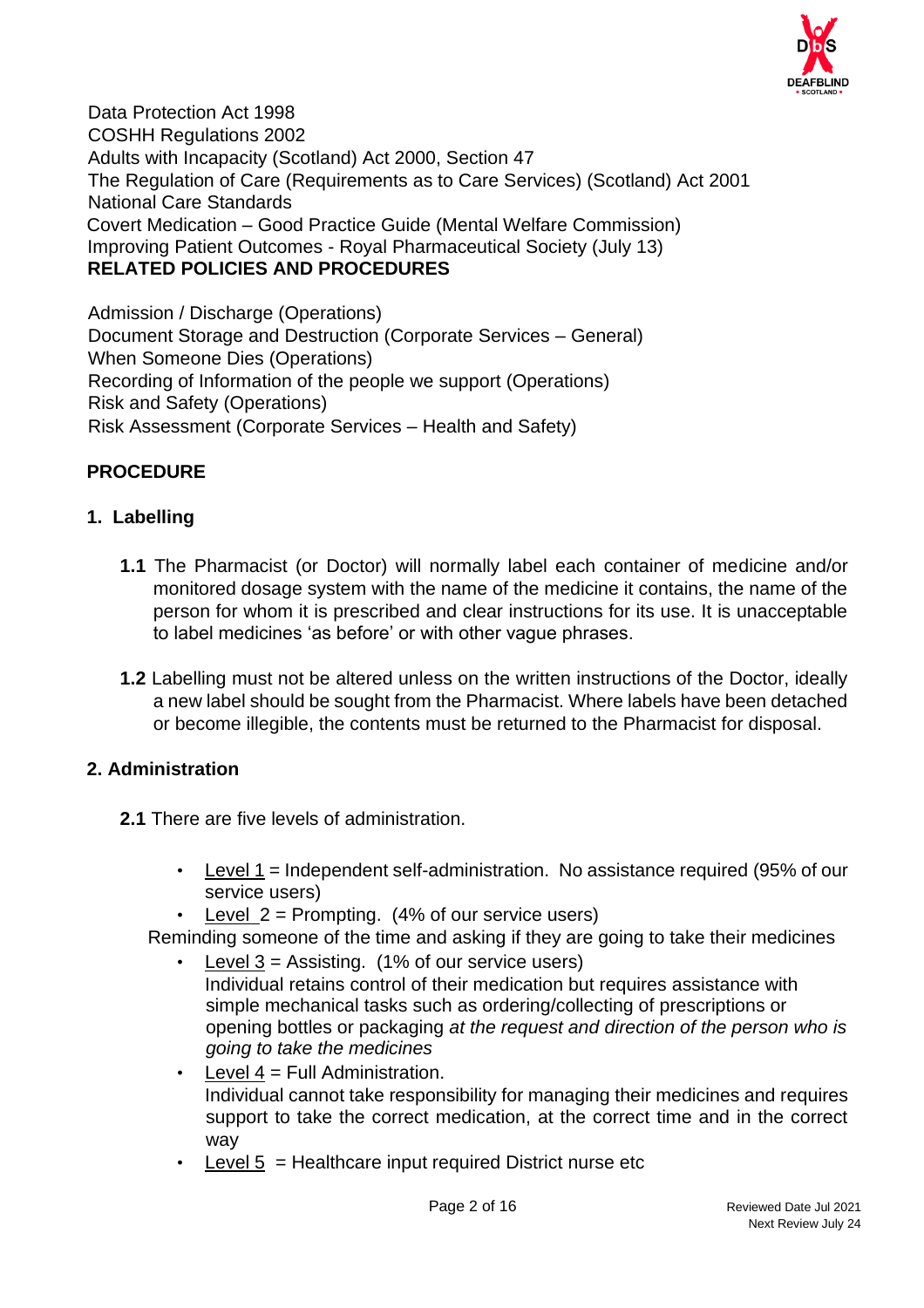

- **2.2** In all cases where individuals are able and wish to manage their own medicines they must be encouraged and supported to do so. Self-administration of medicines is not an 'all or nothing' situation. Individuals may have different 'levels of administration' need, for different medicines and each must be recorded separately. This decision should be made in conjunction with the person and if relevant, other parties (e.g. GP, family/other carers). The decision must be taken at the time the support service commenced or at a time appropriate for the supported individual to develop skills to enhance his/her independence. This will be recorded in the Personal Plan and reviewed regularly.
	- a) The following will need to be taken into account when such a decision is made: The individual's wishes
	- b) Past and current mental state
	- c) Physical ability
	- d) Understanding of the individual's outcomes and possible adverse reactions to Specific medicines.

Each supported individual's Personal Plan must state how it is proposed to monitor situations where individuals do take care of their own medication. It is acknowledged that individuals have the right to refuse to take their medication, however based on a risk assessment there may be a need to explain to the individual the importance of taking his/her medicines regularly, ordering repeat prescriptions and storing medicines appropriately. Risk Assessments will require to be reviewed on a regular basis to meet the needs of the individual.

- **2.3** All individuals have the right to keep their medical information private, providing there is nothing to indicate this would be harmful to their care or support.
- **2.4** The supported individuals who self-administer medication must be provided with a lockable facility, ensuring that more vulnerable people are not put at risk. This is particularly relevant in 'group' living, but should also be considered in individual tenancies where there is a risk to the individual and/or to safeguard children who may be visiting.
- **2.5** In some situations staff may collect medication from the pharmacist on behalf of an individual who self-administers medication. On these occasions, staff will need to keep a record of medication passed to the individual. Where possible, these records must be signed by the individual concerned and the member of staff making the record. Deafblind Scotland will provide individuals with Medication Record Sheets for this purpose or details should be recorded in Communication Book.
- **2.6** The Care Inspectorate has indicated that social care providers should not automatically use multi-compartmental compliance aids (MCA) such as Monitored Dosage Systems (MDS) and daily dose reminders, but should give consideration to the alternatives available.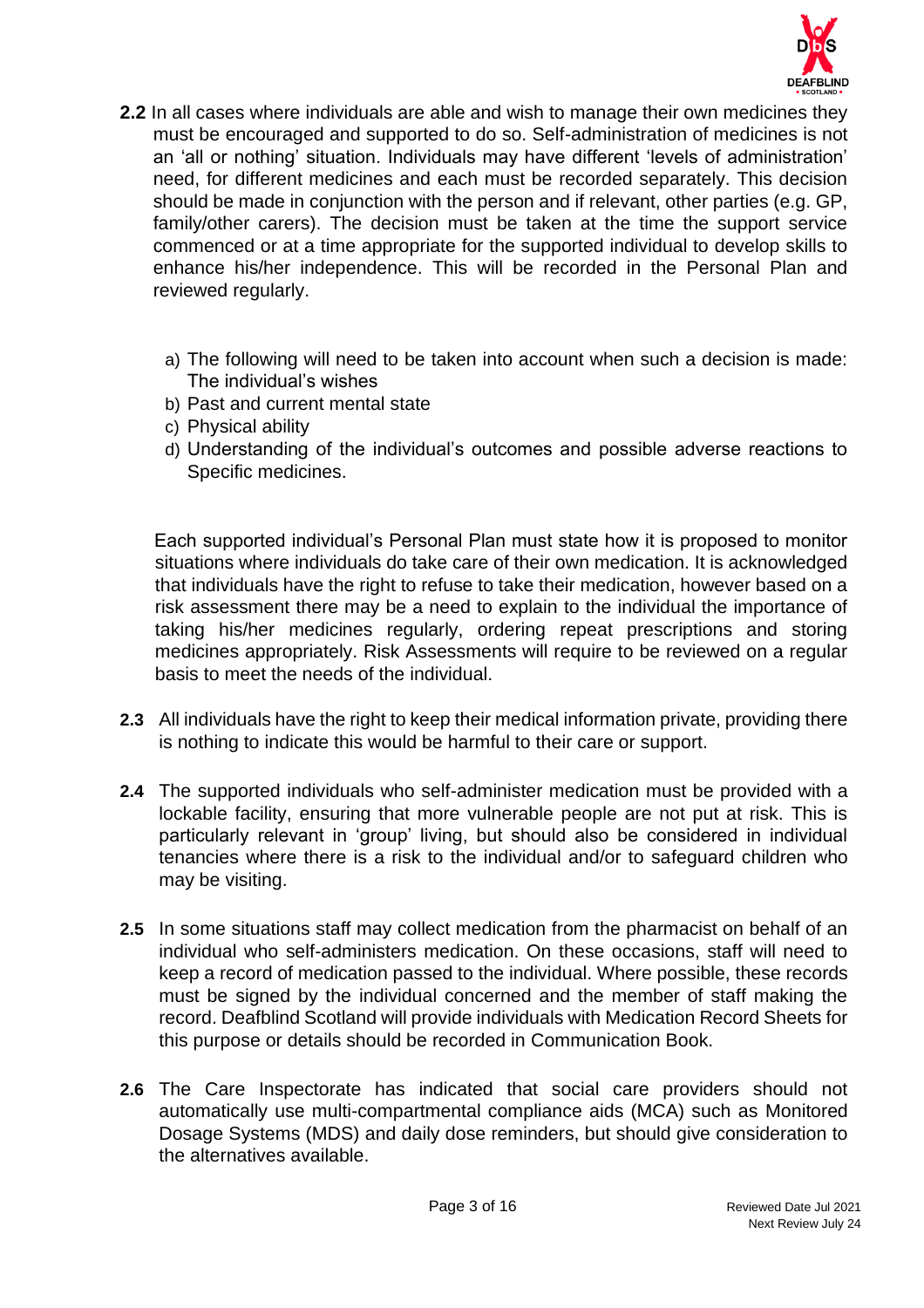

- **2.7** They recognise that while an MCA may be of value to assist some individuals to maintain independence in 'self-medicating', they are not always the best intervention for everyone. An assessment of individual need will determine whether the use of an MCA is recommended.
- **2.8** The use of original packs of medicines with appropriate support is the preferred option of supplying medicines to individuals, where there is no specific requirement for the use of an MCA.
- **2.9** Where an MCA is requested for the benefit of the care workers, then either the individual or social care provider can be charged for this service.
- **2.10** Volunteers or any volunteer based in our services should never administer medication. It is acceptable for volunteers, when in a one to one situation (day trip, outing, holiday) to prompt someone we support (level 2 only) to take their medication. This should only happen with Line Manager and guardian approval and must be documented in the supported person's Personal Plan. The Service Manager should be made aware in advance of any planned activity where this is likely to happen.

# **3. Ordering and receiving of medicines**

### **3.1 Ordering**

Where support staff are involved in ordering medication the Service Manager must ensure that guidelines for re-ordering and receiving medication are in place for staff to follow. These must ensure that:

- a) There is enough medication available until the next order is delivered, allowing for any delays.
- b) A record is kept of what has been ordered. (The Care Inspectorate requires in some services that a photocopy of the prescription is taken)
- c) There is a local protocol to deal quickly and efficiently with a prescription of new or 'acute' medicines. An example of an 'acute' medicine is a course of antibiotics to treat an infection and should be started as soon as possible. These medicines are not taken regularly, and are usually for a specified limited time.

# **3.2 Accepting Delivery**

Staff are required to sign that the correct medication has been received. On receipt of medication, staff must check the labelled/typed MDS medication sheet/MAR sheet to ensure that this corresponds to what was ordered.

Staff must ensure the following information is recorded accurately on the medication administration sheet before signing as accurate:

- a) Check the individual's name and date of birth
- b) Name, strength and form of medication
- c) Date received
- d) Amount ordered and received is the same (quantity)
- e) Time and route of administration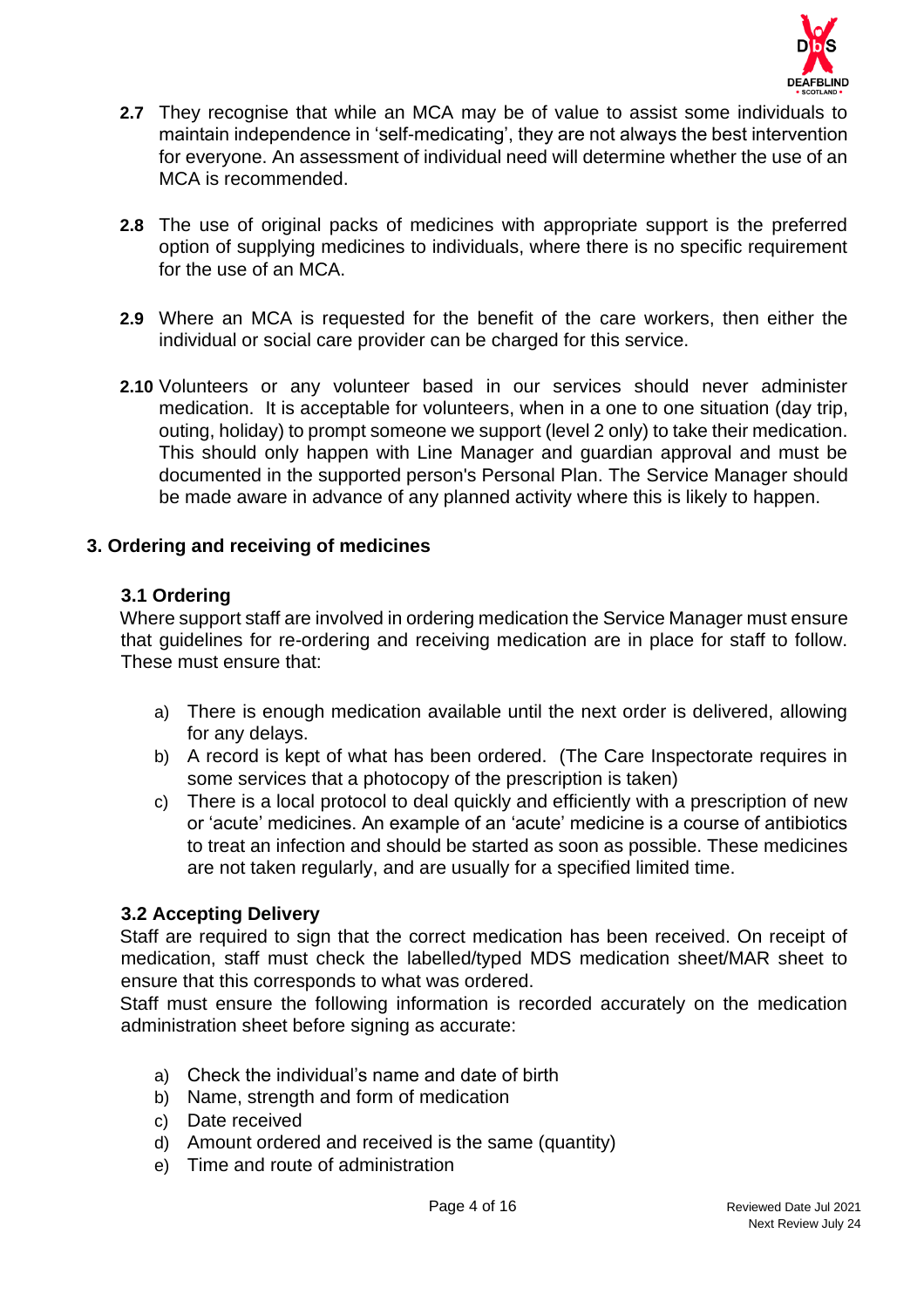

f) Any special instructions such as "take medication with or after food"

If an error is found, it is the receiving person who is responsible for taking action for any amendments required. Staff should consult the Pharmacist in the first instance.

### **4. Storage of medicines**

- **4.1** Medicines are the property of the individual being supported and any storage of medicines in the home has to be with the agreement of the person or their proxy if appropriate. The Service Manager may advise the supported person on principles of good medicines storage. Any local storage arrangements should be detailed in the care plan.
	- However, there may be some cases where, following a risk assessment, secure storage is recommended, for example where the individual may seek or inadvertently take more of the medicines at one time than is safe. In general, medicine cabinets must be sited where they are not subject to extremes of temperature or humidity and care must be taken to ensure they are sited away from public view. Nothing else should be stored in the medication cabinet. It should not be used as a safe for valuables. The only reason to open a medicine cupboard should be to get access to medicines.

Facilities must be kept locked at all times except when medicines are being dispensed, received or checked. A cabinet must never be left unattended whilst unlocked. The Service Manager/Team Leader is responsible for ensuring suitable arrangements for the safe keeping of keys and information detailing the location of keys is properly documented.

When people live alone, care should be taken to ensure that medication is stored appropriately. If a risk assessment shows that there is a risk to the individual or any children visiting the service, then the medication storage facility should remain locked at all times when medicines are being dispensed.

**4.2** There are no special storage requirements for controlled drugs in a person's own home.

There is no requirement for storage of such medicines in a controlled drug cabinet.

**4.3** Medication must be stored tidily. As far as practical, medicines for internal and external use must be stored in separate compartments.

# **5. Administering of Medicines**

**5.1** Medicines must be administered strictly in accordance with the instructions from the prescribing Doctor who prescribed them. Confirm what medicines (if any) have "specific" administration times. Doses must not be varied without medical authority. Medicine prescribed for a supported individual becomes their property as soon as it is dispensed and it is not permissible to administer it to another person.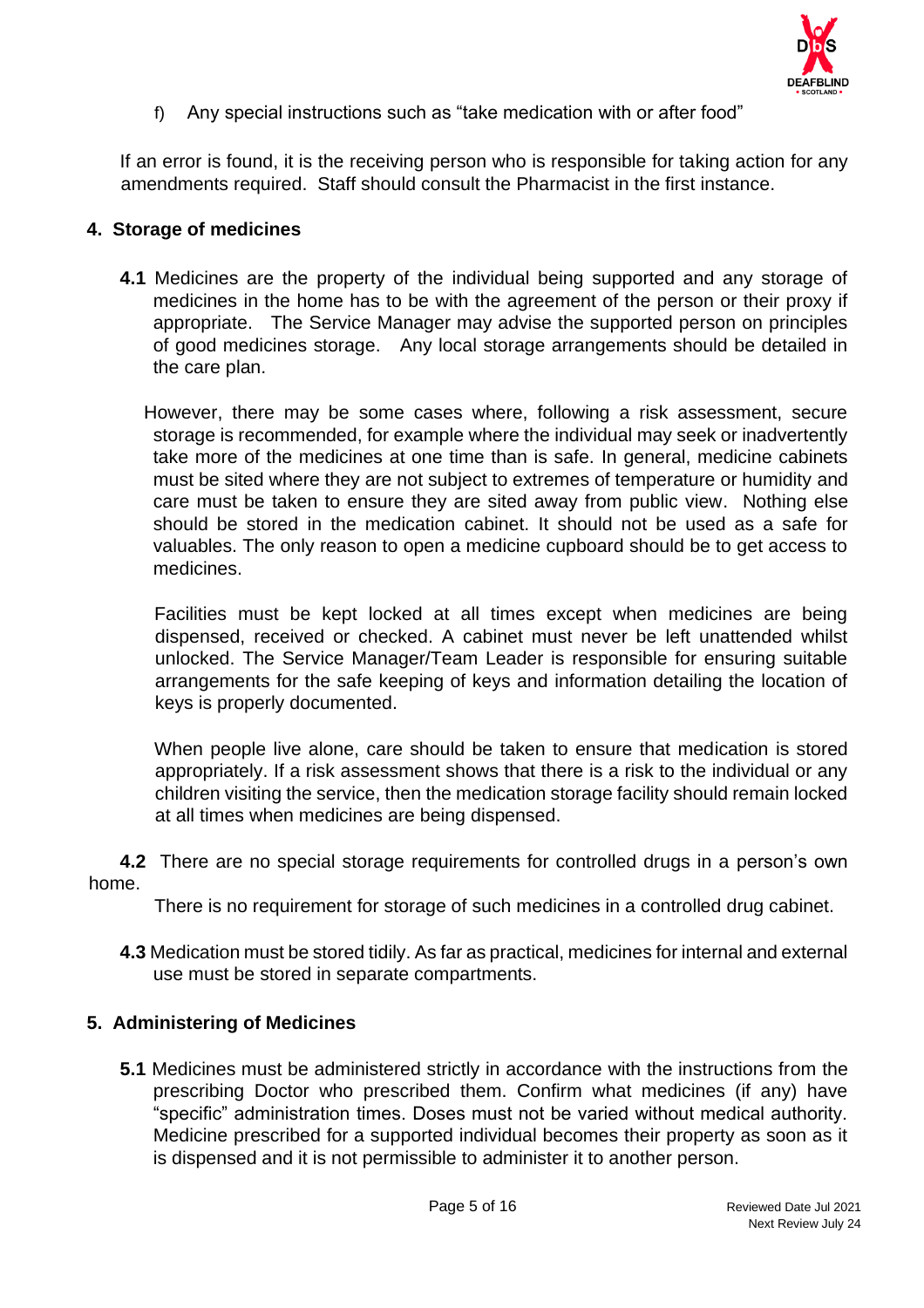

- **5.2** Medicines must be administered from contemporary packaging (bottle or foil pack) or Monitored Dosage System using a "non touch" technique to avoid direct handling. Staff should only administer medication from a container that the pharmacist or dispensing GP has labelled and dispensed.
- **5.3** Staff should not administer medication from compartmental compliance aids [dossette box], even when filled by a pharmacist. They are not tamper evident and it would be difficult to know if the device had been re-filled by anyone not authorised to do so.

# **6. Good Practice Guidelines**

- **6.1** When administering medicines staff must comply with the following:
	- a) Wash hands before administration where possible
	- b) Consider if there are any special care needs when administering. For example gloves may need to be worn.
	- c) Identify the individual
	- d) Check the medicine has not already been administered
	- e) Select all correct medicines and confirm the dose of medicine required by referring to the
		- MAR sheet and medicine label avoid direct handling of medication
	- f) Drink of water to be made available to encourage help wash down the medication. A hot cup of tea instead of water is not a good idea as many medicines are affected by heat.
	- g) Encourage people we support to sit up or stand when receiving their medication
	- h) Do not handle medicines. They should be prepared using a 'no touch' technique, by pushing the tablet or capsule out of the blister pack, directly into a medicine pot or spoon. Some medicines are harmful to the care worker if they have direct contact with the skin, therefore it is advisable to wear gloves if there is a known health and safety risk.
	- i) Record on the MAR that the individual has taken the medication as required
	- j) Ensure that the depletion of medication figure is recorded for each medication every day, where possible.

Staff should only sign the MAR, **after** the medication has been administered to the individual.

# **7. Covert Medication**

'Covert' is the term used to describe medication which is administered in a disguised format without the knowledge or consent of the person receiving them, for example in food or in a drink. This must not, however be confused with making tablets more palatable or easier to swallow by individuals. Nevertheless, covert medication is sometimes necessary and justified, but should never be given to people who are capable of deciding about their own medical treatment. Covert administration of medicines should only take place within existing legal and best practice frameworks to protect people we support and care staff involved.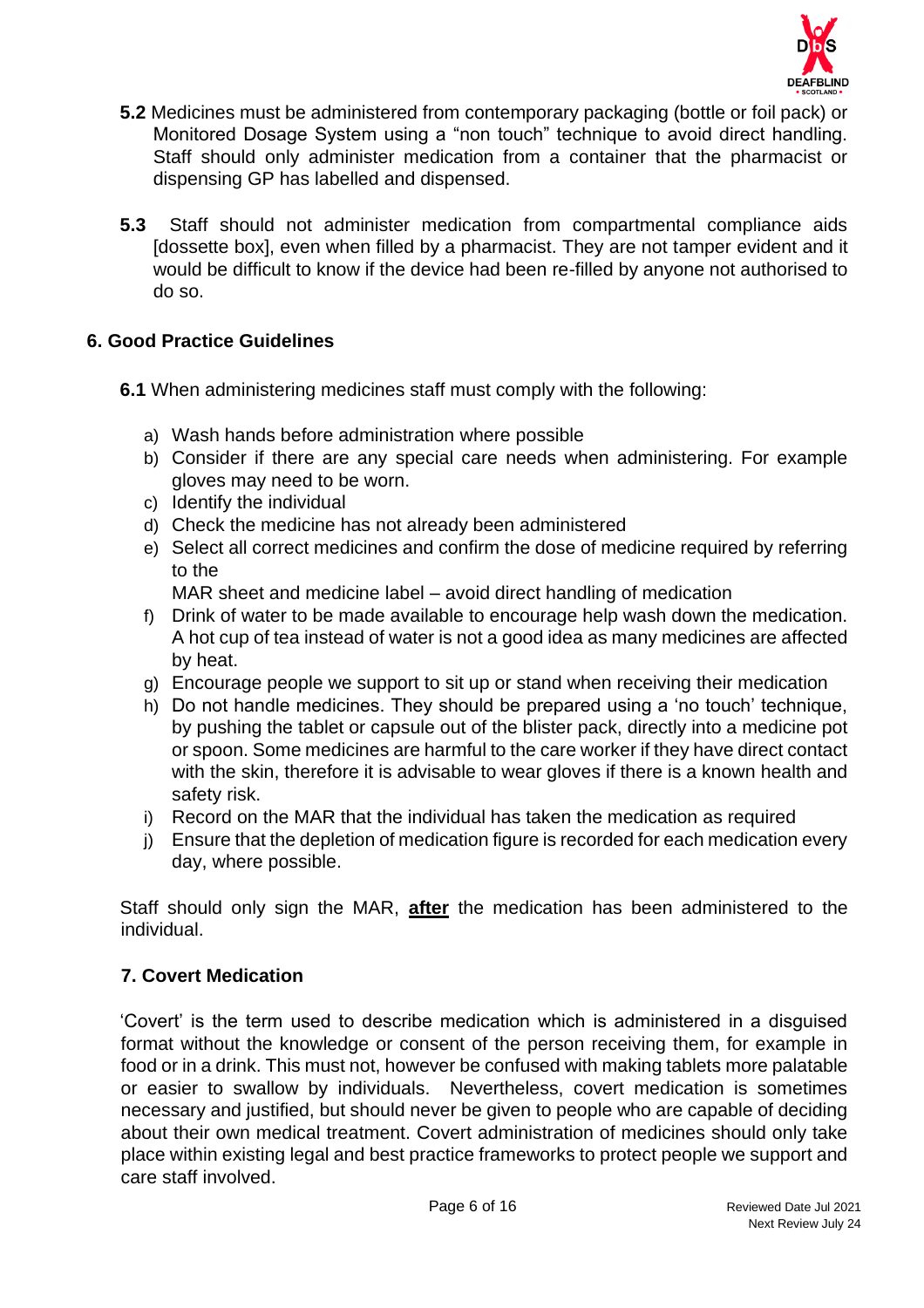

In the event of covert medication being administered a drug treatment plan needs to be completed by the relevant Medical Professionals and held within the Personal Plan. Regular monitoring and review of drug use is essential.

# **8. As and When Required Medication**

**8.1** Medication prescribed 'as and when' requires that a General Practitioner's signature is held within the Personal Support Plan – current medical advice stating number of tablets with a specific time and what intervals they may be given.

# **9. Support Services**

- **9.1** Within Support Service settings, staff where possible should not administer medication to supported individuals. They may remind them that medication must be taken and they may pass containers to them but wherever possible encourage the individual to take medication from its packaging themselves.
- **9.2** However in some circumstances medication may need to be administered. In these circumstances, a protocol must be written up by professionals when administrating medication considered **ESSENTIAL** to the individual's health. This should be filed within their of Personal Support Plan.

### **10. General Principles for the carrying out of Invasive Procedures**

- **10.1** All staff administering drugs have to have received specific training, monitoring & assistance where required. Consent must be sought from the individual people we support and/or their families and that the medicine will be provided by their GP or family Deafblind Scotland staff should only give medicines they have been trained to give. Following training staff can assist people in:
	- Taking tablets, capsules, oral mixtures
	- Applying a medicated cream/ointment (or patch)
	- Inserting drops to ear, nose or eye
	- Administering inhaled medication
- **10.2** This level of training will not cover giving medicine that use "invasive" techniques such as

giving suppositories, enemas and injections. The Support worker can administer oral dose medicines, creams ointments, for example while external healthcare professionals will administer medicines by more invasive routes. However, there may be some special cases (for example, rescue medicines for epilepsy or severe allergy) where support staff, after appropriate training, are prepared to administer medicines normally given by external health care professionals.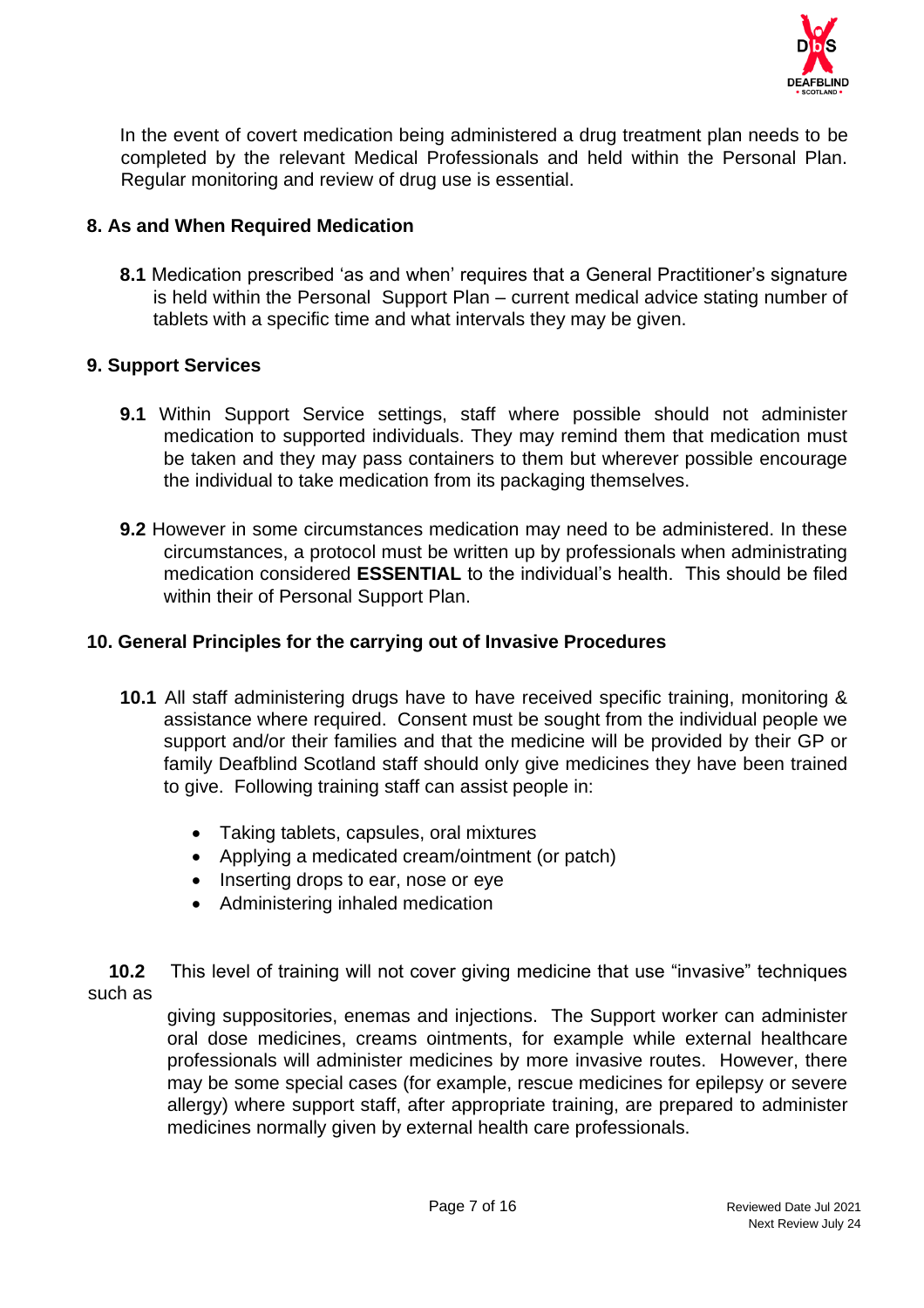

 **10.3** Specialised training to give medicines. There may be occasions when support workers are

willing to give medicines that registered nurses normally administer. This only happens

 when the registered nurse 'delegates' and the NMC have set out their guidance for this. It

is helpful in many situations, for example, when a rectal solution is given to a young

adult

to control an epileptic fit. No one would prefer to wait for a registered nurse, doctor

or

paramedic to give such important treatment.

The important issues are:

- The person consents to a care worker giving this treatment
- The care worker(s) agree to do so

• Clear roles and responsibilities are agreed by the agencies and the people involved

in providing care.

This training is both person-specific and care worker-specific.

**10.4** A dose of a medicine can be left with the supported person to take at a time when the

support worker is not there IF the supported person has been assessed as being

able to

manage this and they/their proxy agrees to it. This assistance arrangement should

be

 stated on the agreed "contract" and be noted in the care plan. Any assistance with medicines such as this should be recorded appropriately by the carer

- **10.5** Written guidelines will be prepared for each person we support in consultation with relevant Health Professionals, Pharmacists and the individual themselves or any other professional who can provide training.
- **10.6** Once completed, these guidelines must be stored in the individual's Personal Plan. All staff and carers will be made aware of individual guidelines and treatment plan and will receive training as necessary to implement them. There may be a need to consider the existence of a welfare guardian or secure a certificate of incapacity.
- **10.7** A separate record will be held detailing the use of each procedure which must be completed after every use. Written guidance will be formally reviewed on an annual basis. Training provided will address the following areas:
	- a) General information on the condition requiring intervention, involving good care practice.
	- b) The purpose and use of the medication required and its effectiveness in controlling the condition.
	- c) Methods of administration of the 'Life Saving' medication.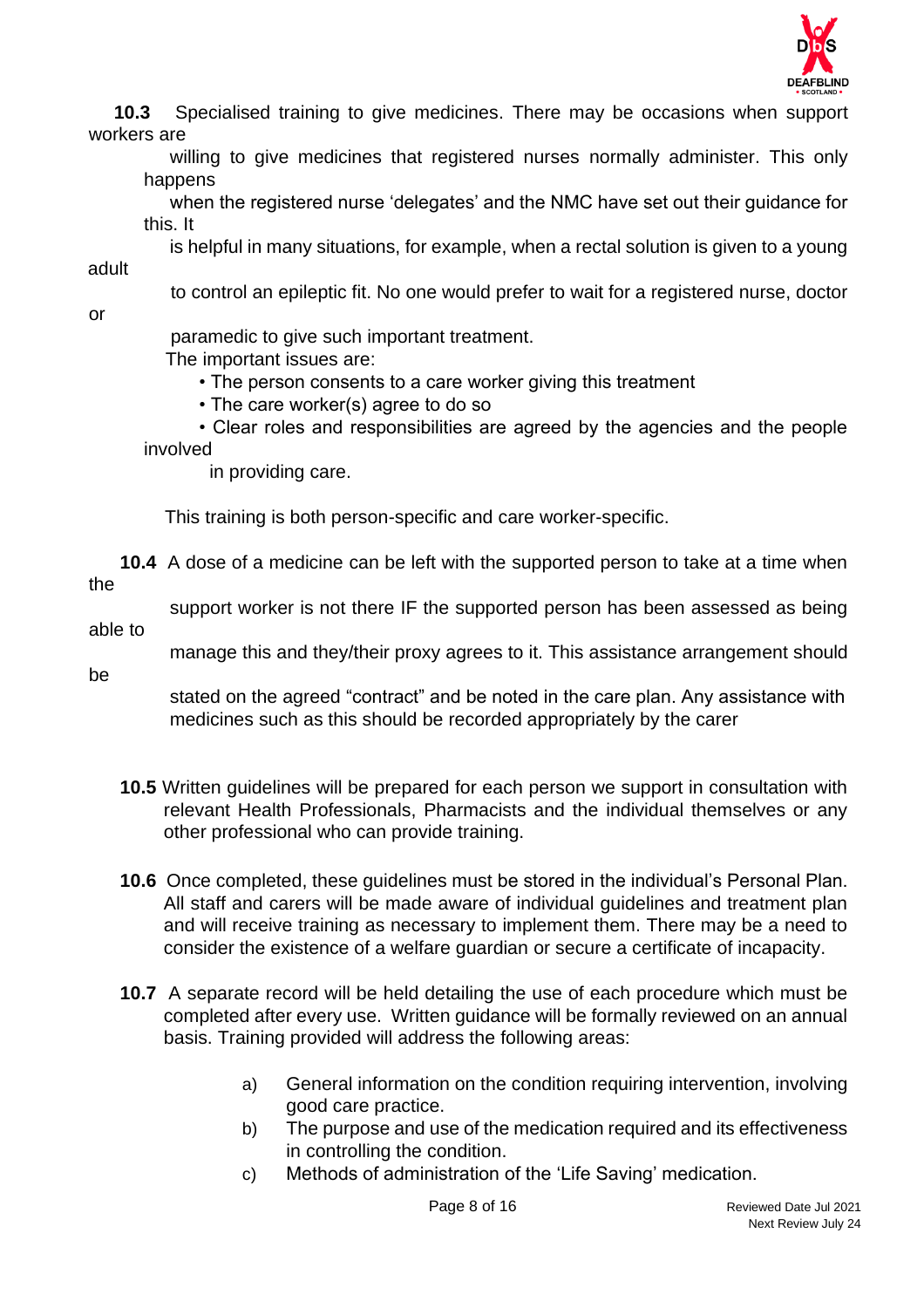

- d) Preserving the dignity of individuals requiring the procedure.
- e) Frequency of training will be site specific
- **10.8** Deafblind Scotland recognises that staff may feel anxious or uncomfortable about administering some of these procedures and will be assured that they will receive the organisation's full support provided that these guidelines are adhered to.

### **11. Administration records**

**11.1** Where staff are required to assist the individual with medicines, a comprehensive record of medicines prescribed, supplied and administered to the individual is essential.

### **12. MAR Sheet**

**12.1** Number of remaining medicines from previous month must be carried forward to the current month and recorded clearly on the new MAR sheet.

**12.2** An appropriate entry must be made and initialled by the member of staff concerned, immediately AFTER each medicine is administered or supplied to the supported individual. Where it is part of a local procedure that more than one person must undertake the administration process, each member of staff involved in the process must sign to say they were involved. When the medicine is not taken or is refused, this must be recorded

by writing against the relevant medication and time on the MAR. It is good practice to record this in the individual's daily support records and notify the line manager where necessary.

- **12.3** Individual records for each person we support must also be kept, showing all prescribed medicines. The Pharmacist or Deafblind Scotland provides MAR sheets for this purpose and they must be filled out fully by the staff involved and placed in the appropriate section of the Personal Plan.
- **12.4** The MAR sheet must be available to the GP whenever they see the people we support. Changes to the MAR sheet must wherever possible be noted by either the GP or Community Pharmacist. Only in unforeseen circumstances where there is no GP or Community Pharmacist available the member of staff on duty will enter the changes.
- **12.5** Amendments to medication records must be written in block capitals, legible and permanent. The record needs to be dated, and hold details of the person making the change. It must also be cross referenced to the person who authorised the change – ie (name), GP, date
- **12.6** Amendments to medication charts should always be made as a new entry: an existing entry should NEVER be amended. If the dosage or frequency is changed, then the original entry should be cancelled and a new entry **PRINTED** in full. This should be signed and dated.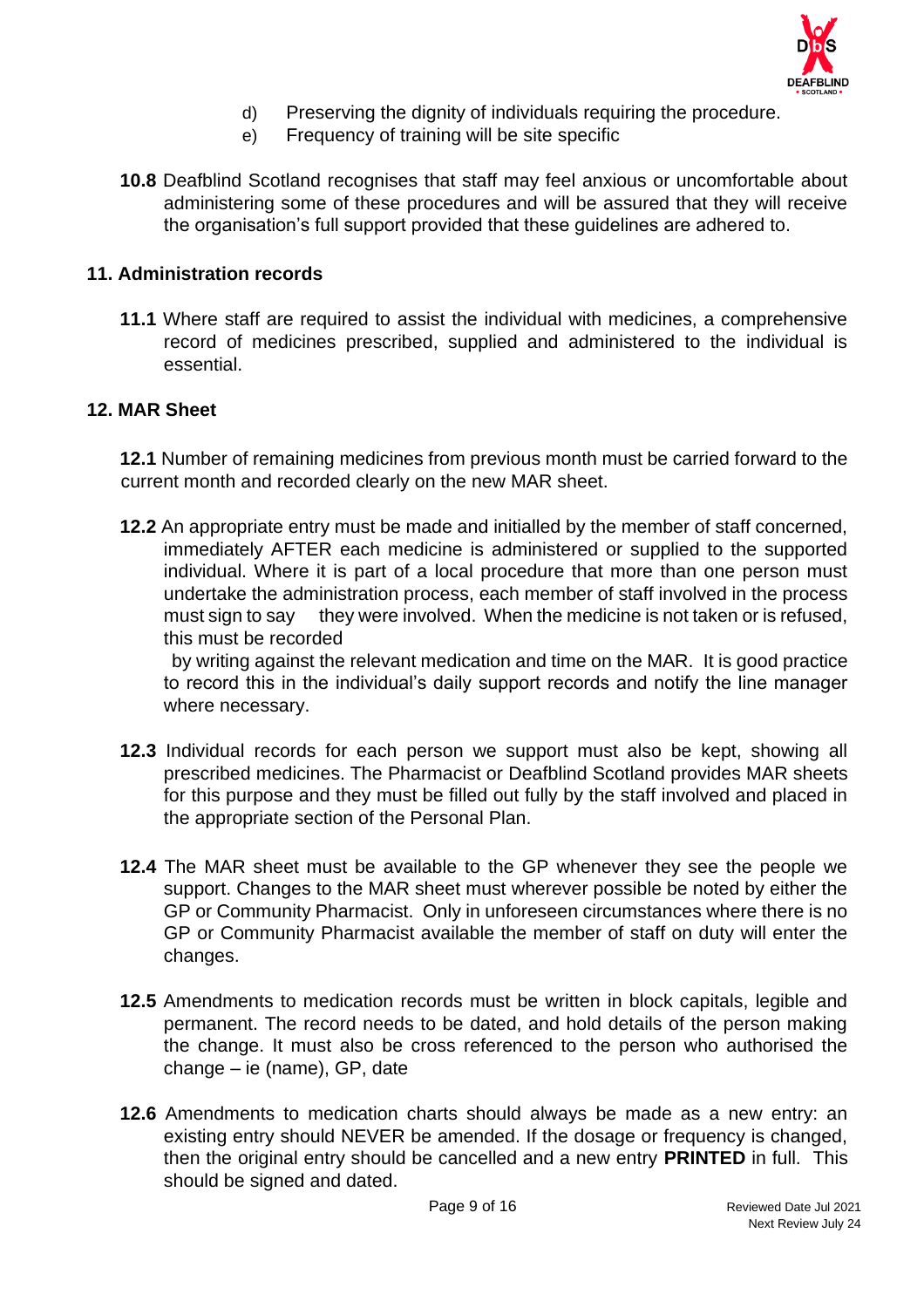

An item is discontinued by drawing a line through the entry to be cancelled, and should include date of cancellation, signature of person making change and cross referenced to the person who authorised the change.

**12.7** The Service Manager must make every effort to facilitate the regular review of medication received by the people we support by making the MAR sheets available to GPs at every opportunity. The timescale for this review of medication is to be detailed within the Personal Plan, and should take place at least annually.

### **13. Verbal Orders**

**13.1** Problems can occur when doses are changed by means of a verbal order but no written document is sent. Usually this happens when a GP telephones a dose change, but a new prescription is not required. It can also occur when someone is discharged from hospital, without a discharge letter.

The service must keep a detailed written record of:

- Name of staff who received the call
- Time of call
- Name and designation of the person making the call
- Change(s) made

The person receiving the call, should then:

- Read back the information that has been written down to reduce the chance of a misunderstanding
- Spell out the name(s) of the medicine(s)
- Ask the person making the call to repeat the message to another member of staff, if possible
- Request written confirmation as soon as possible by email, letter or by issue of a new prescription.

#### **14 Collection of Medicines**

**14.1** Medication is collected or delivered in a manner suitable to the supported individual's needs.

 A Patient Information Leaflet should accompany and remain with each medication. Alternatively if an MDS is supplied, each one should be stored along with the Mar sheet for people we support and staff reference.

**14.2** In some situations staff may collect medication from the pharmacist on behalf of an individual

 who self-administers medication. On these occasions, staff will need to keep a record of

 medication passed to the individual. Where possible, these records must be signed by the

 individual concerned and the member of staff making the record. Deafblind Scotland will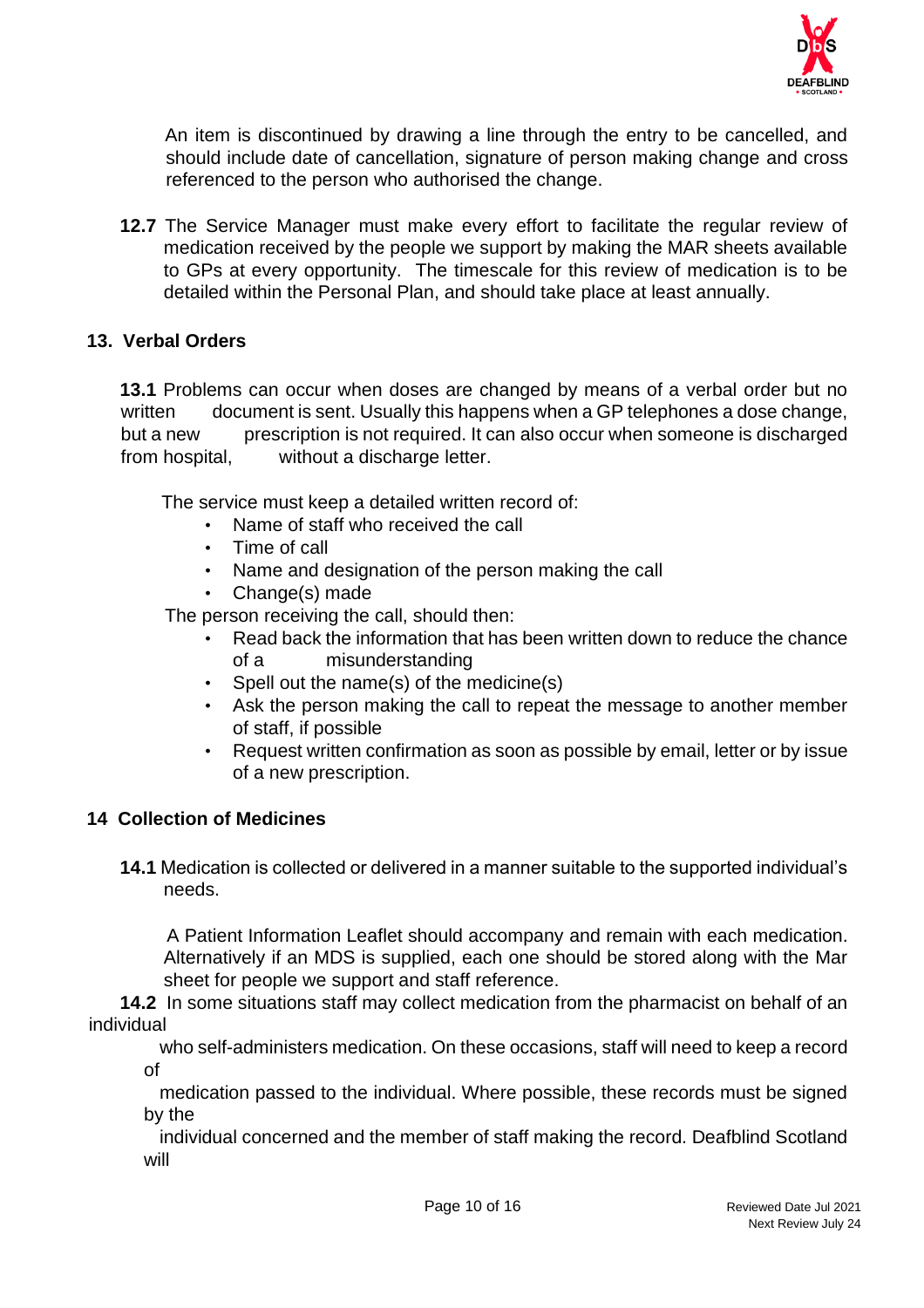

 provide individuals with Medication Record Sheets for this purpose or details should be

recorded in Communication Book.

# **15. Disposal of Medicines**

- **15.1** When a particular course of treatment is ended or discontinued, remaining medicines prescribed for that person must not be used for any other individual or taken into stock, but must be disposed of without delay by returning to the prescribing pharmacist.
- **15.2** When a person we support dies, medication must be held for at least one week (7 days) before it is disposed of, as in the event of a sudden death the Police may wish to remove any prescribed or over the counter medication that the individual was taking prior to death.
- **15.3** The normal method of disposing of drugs which are no longer required, is by returning them to the Pharmacist. Under no circumstances must they be put in a waste bin or flushed away into the public sewerage system. Staff must make a record to show that the medicines were handled correctly. The Pharmacist or Deafblind Scotland provides a medicines disposal record for this purpose.

The following information should be recorded:

- Date of disposal
- Name and strength of medicine
- Quantity removed
- Name of supported individual for which the medication was prescribed
- Signature of staff member arranging disposal
- Witness signature (pharmacist where possible)

Particular care must be taken when disposing of aerosols which must never be burned: dispose as per instructions on the container. Empty medicine containers must be returned to the dispensing Pharmacist. Where syringes and needles are used they must be disposed of safely using a 'sharps bin'.

- **15.4** The disposal of unwanted medicines must take place in the presence of a witness, recorded as appropriate and signed by the staff member on duty and the witness, where possible a pharmacist.
- **15.5** The disposal or destruction of unwanted medicines are covered by The Control of Pollution (special waste) (Amendment) Regulations, 1988.

#### **16. Controlled Drugs**

**16.1 Definition -** "Medication that comes under the Misuse of Drugs Act. It has to be written, dispensed and handled in a way that is traceable." The Pharmacist will notify an establishment of all occasions when controlled drugs are dispensed.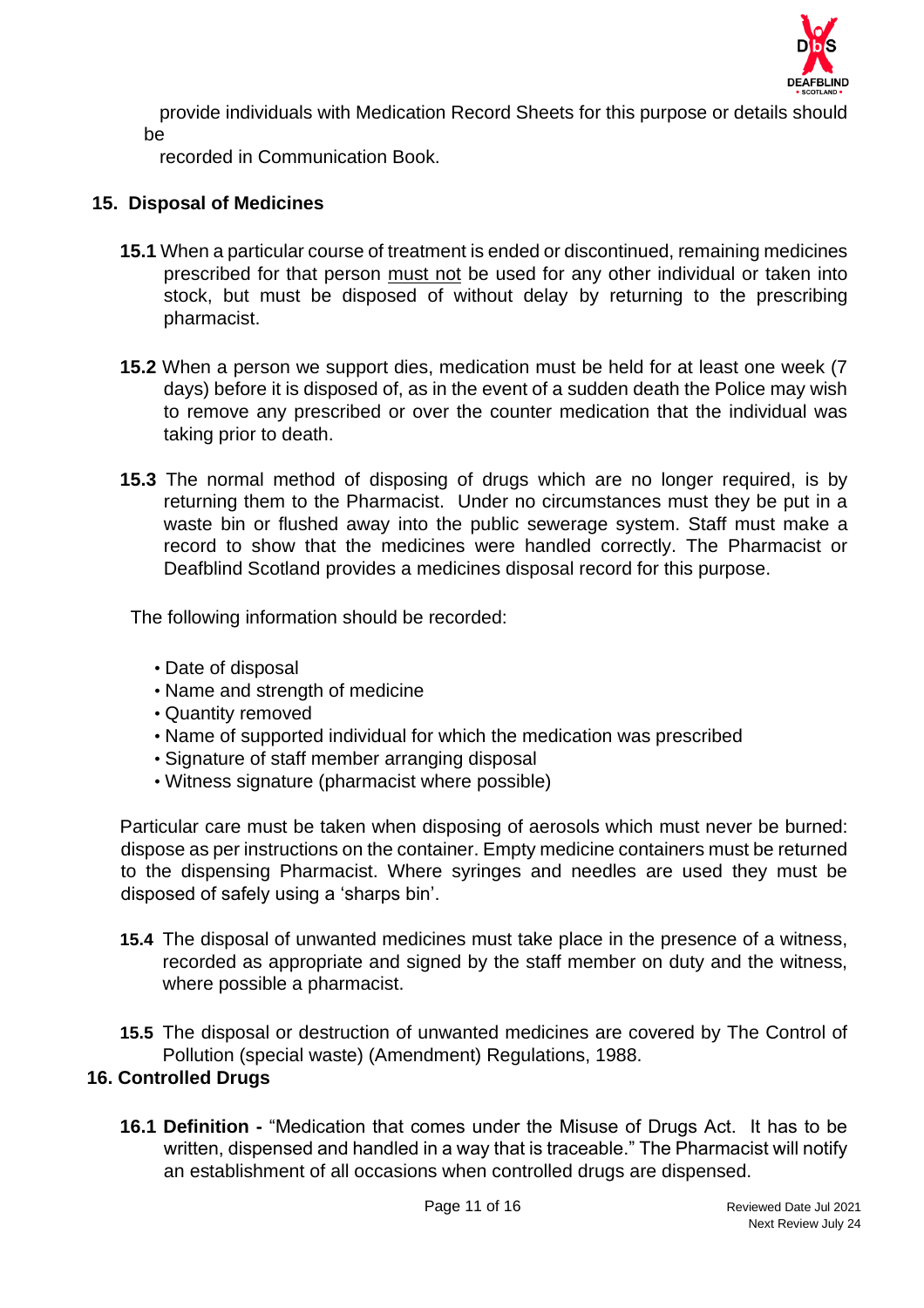

**16.2** There are legal requirements for the storage, administration and recording of controlled drugs. They do not apply to every social care service or when a person looks after and takes their own medicines. Deafblind Scotland recommends that all services have special arrangements for controlled drugs, even though the law does not currently require it.

Controlled drugs are divided into five schedules and each schedule dictates the degree to which the controlled drug is regulated.

### Schedule 1

These drugs have no medicinal use and would not be used in any service.

#### Schedule 2

#### (Includes diamorphine, morphine, and pethidine)

Schedule 2 controlled drugs are subject to safe custody requirements. They must be stored in a locked compartment within the locked main medicine cupboard. One designated person on shift should take overall responsibility for the key. A separate controlled drugs register [bound, hard backed book] shall be kept showing all receipts, administration and disposal of controlled drugs on behalf of the individuals we support with a separate page being used for each controlled drug.

#### Schedule 3 (includes barbiturates and midazolam)

The majority of schedule 3 controlled drugs – with the exemption of temazepam, fluitrazepam, buprenorphine and diethylpropion – can be stored in the locked main medicine cupboard. There is no legal requirement to record transactions in a controlled drugs register.

#### Schedule 4 and 5 (includes benzodiazepines)

There are no specific requirements for schedule 4 and 5 controlled drugs and a register does not need to be kept.

**16.3** Administration of schedule 2 controlled drugs to the people we support must be recorded in the controlled drugs register which will include the name of the supported individual, name of the drug and the amount given, together with the date and time given and the signature of the staff member giving the drug.

Staff must ensure that following administration of a schedule 2 controlled drug, the balance remaining is recorded on the controlled drug register.

This information should also be recorded on the individual's MAR sheet.

Services should have a written protocol for giving schedule 2 and schedule 3 controlled drugs (named above) to people we support. This normally includes a witness to the administration of controlled drugs.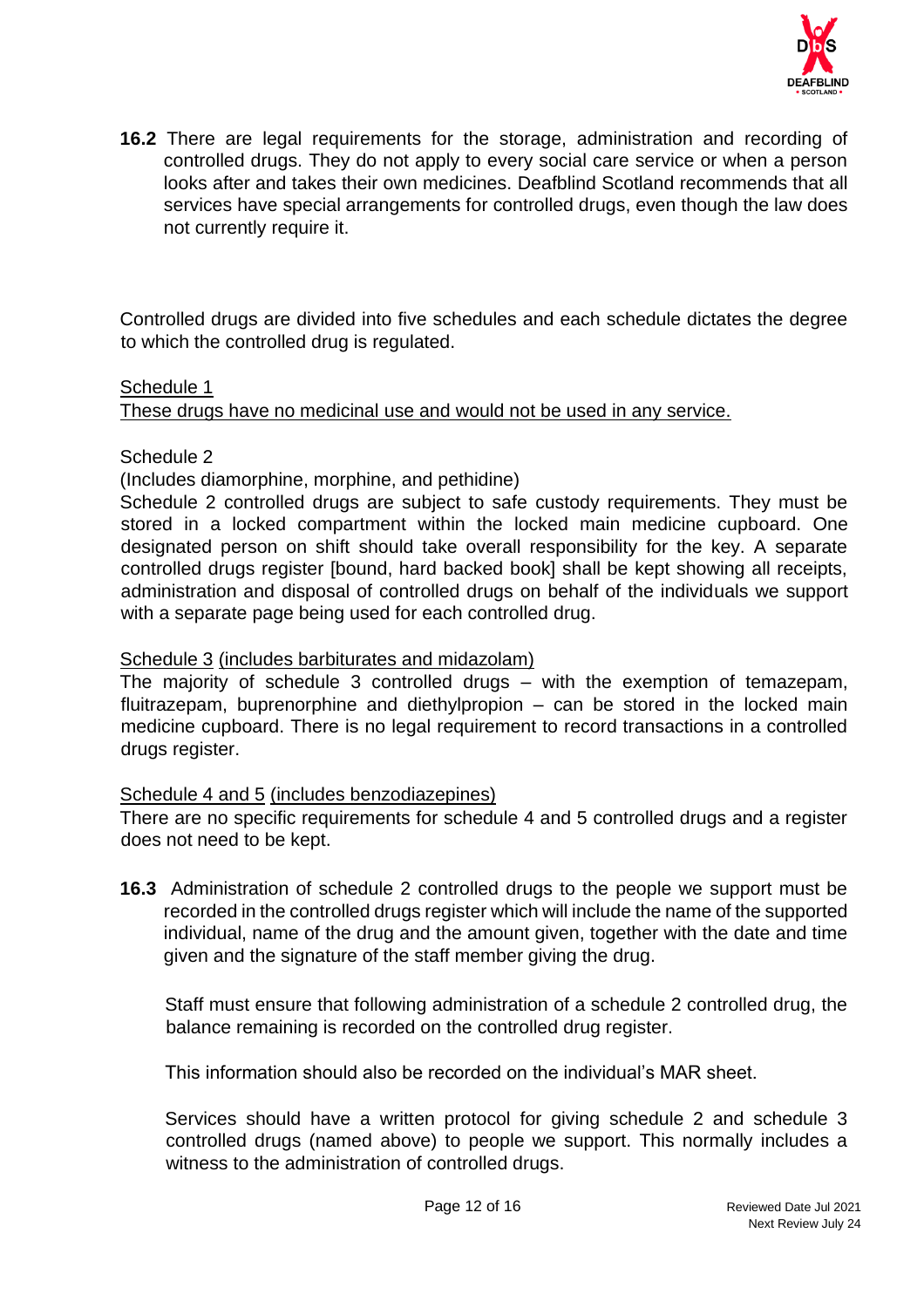

- **16.4** When controlled drugs are returned to the Pharmacist or dispensing doctor, this should be recorded in an appropriate section of the record for the receipt of controlled drugs and shall include the name of the individual for whom they were received, the name of the medicine, the amount returned, by whom and the date. This procedure must be witnessed and the signature of the witness included in the record.
- **16.5** Providers should notify the Care Inspectorate of all adverse events and concerns involving a controlled drug (Schedule 2, 3, 4 and 5) when they occur, and while the individual is receiving care in the care service. This includes cases where a person uses a 24-hour service, but was not present in that service at the time that the incident was identified, for example they were in hospital or on an outing. In other services, the notification should be made if the incident occurs or was identified when the service was being provided. Notifications should be made within 24 hours of the event or concern occurring.

# **17. Non Prescribed Drugs – homely remedies / over the counter and complementary**

The people we support may wish to use 'over the counter' or complementary medicines, of the type which would be found in everyday domestic circumstances. A written protocol held within the Personal Plan regarding the people we support's use of the "over the counter" remedies must be agreed in consultation with the GP or Pharmacist.

- **17.1 Homely Remedies -** It is recognised that there is a need to be able to treat minor ailments without necessarily consulting with a GP.
- **17.2** Treatment must not normally extend beyond 2 days without medical advice being sought and must be recorded on the MAR sheet. Examples of conditions which may be treated by homely medicines are given below:
	- a) **Mild pain -** Can be treated with paracetamol provided that the person we support is not taking paracetamol in prescription medicines, i.e. co-codamol, co-dydramol, tylex, solpadol. See the written protocol for guidelines.
	- b) **Mild skin conditions -** Can be treated with an emollient.
	- c) **Mild constipation -** Can be treated with a bowel stimulant provided the person we support is not on any other laxative and there is no nausea, vomiting or abdominal pain.
	- d) **Indigestion / Heartburn -** Can be treated with Antacid providing the person we support is not vomiting. If the symptoms are not eased then medical advice must be sought. See the written protocol for guidelines.
	- e) **Simple Cough -** Can be treated with sugar free simple linctus until medical advice can be obtained.
- **17.3 'Over the counter'** The administration of 'over the counter' or complementary remedies must always be entered on the MAR sheets of the people we support. Staff may not administer any complementary medicines (e.g aromatherapy, homeopathic, herbal remedies) unless these have been prescribed by a medical practitioner.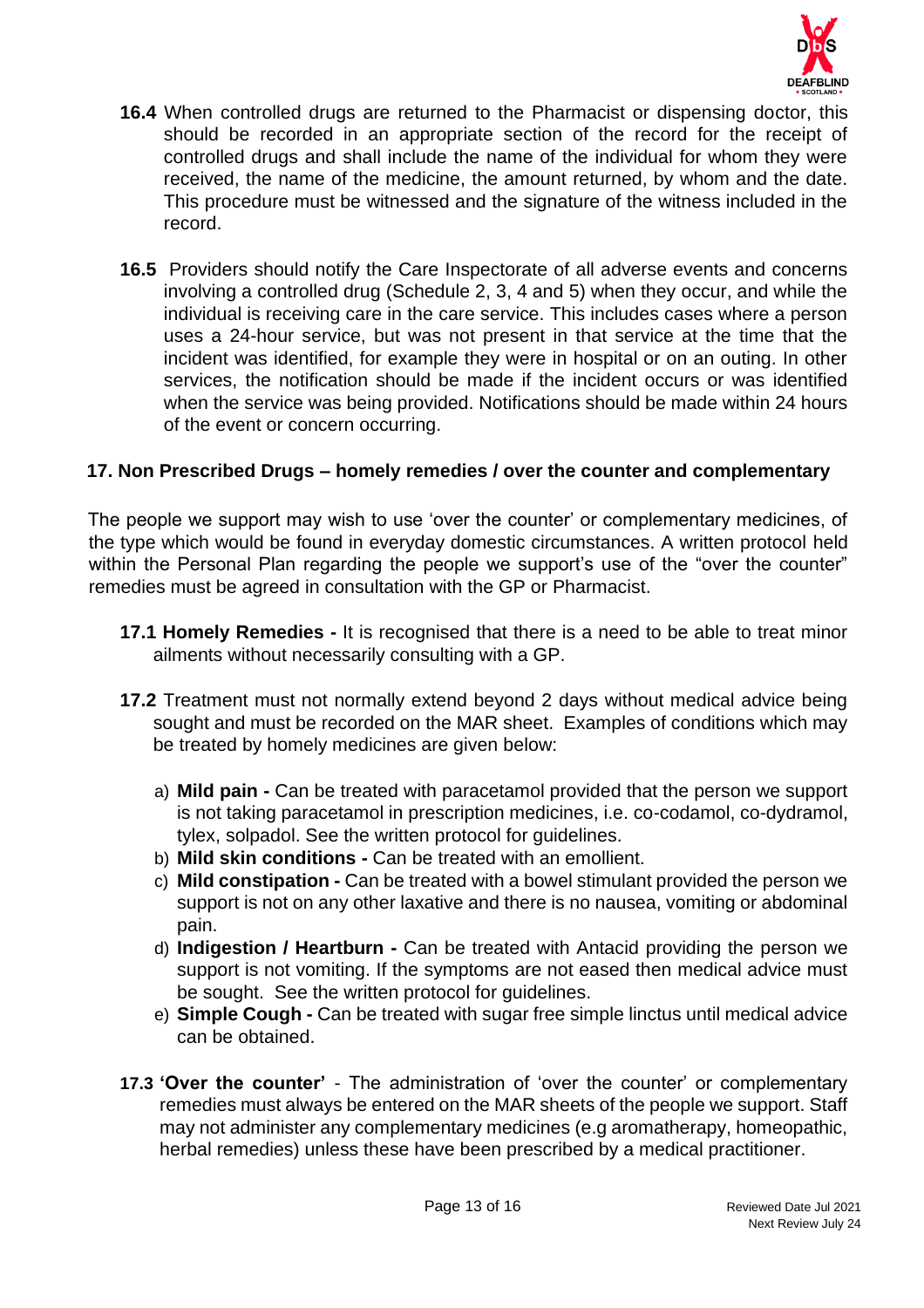

**17.4** Some people we support will wish to exercise their right to obtain and manage their own 'over the counter' medicines. People we support must be encouraged to advise staff and to consult with their GP or Pharmacist regarding possible interactions with prescribed drugs or to see their GP if symptoms persist. Any concerns regarding the possible misuse of 'over the counter' remedies must be brought to the attention of the individual's GP. The reviews procedure will provide an opportunity to deal with any concern about a supported individual's ability to manage remedies independently and to plan an appropriate level of support in this area.

### **18. Sun Protection**

**18.1** Sun Protection may be prescribed in cases of hypersensitivity due to an adverse reaction to medication, however at other times it is staff responsibility to ensure that measures are in place for the regular application of sun protection during warmer weather; if in doubt consult your local pharmacist. As with all topical applications/medicines, the individual has a right to refuse to have sun cream applied.

#### **19. Staff**

**19.1** Deafblind Scotland does not provide any form of non-prescribed or over the counter products for staff use (this is with the exception of first aid items - see First Aid Procedure section 4, sub-section 6.4). Staff should follow in house procedures for storage of own medicines.

# **20. Moving In and Moving On**

- **20.1** It is the responsibility of the Service Manager to ensure that all relevant medical details and drugs accompany a supported individual moving in to an establishment.
- **20.2** On moving out permanently, all medication and a copy of relevant medical details must accompany an individual. The Service Manager has a responsibility to ensure arrangements are made to this effect.
- **20.3** On temporary leave, the Service Manager must ensure guidelines are in place for any supported individual who goes away from the house e.g. on holiday or for part of the day, to take with them an appropriate supply of any prescribed medication, which may include an appropriate amount in the event of spoilage. Some pharmacists may dispense medication in a separate, smaller amount for this purpose. In cases where the person we support is not able to take responsibility, staff must ensure that the medicines are handed over to the carer and signed on receipt. In all cases a record of the quantity of medicine handed over must be made on a MAR sheet, and appropriate sheet within Personal Plan. Medication being received back into the service, must also be checked and recorded on the appropriate form.
- 20.4 Secondary dispensing must not occur.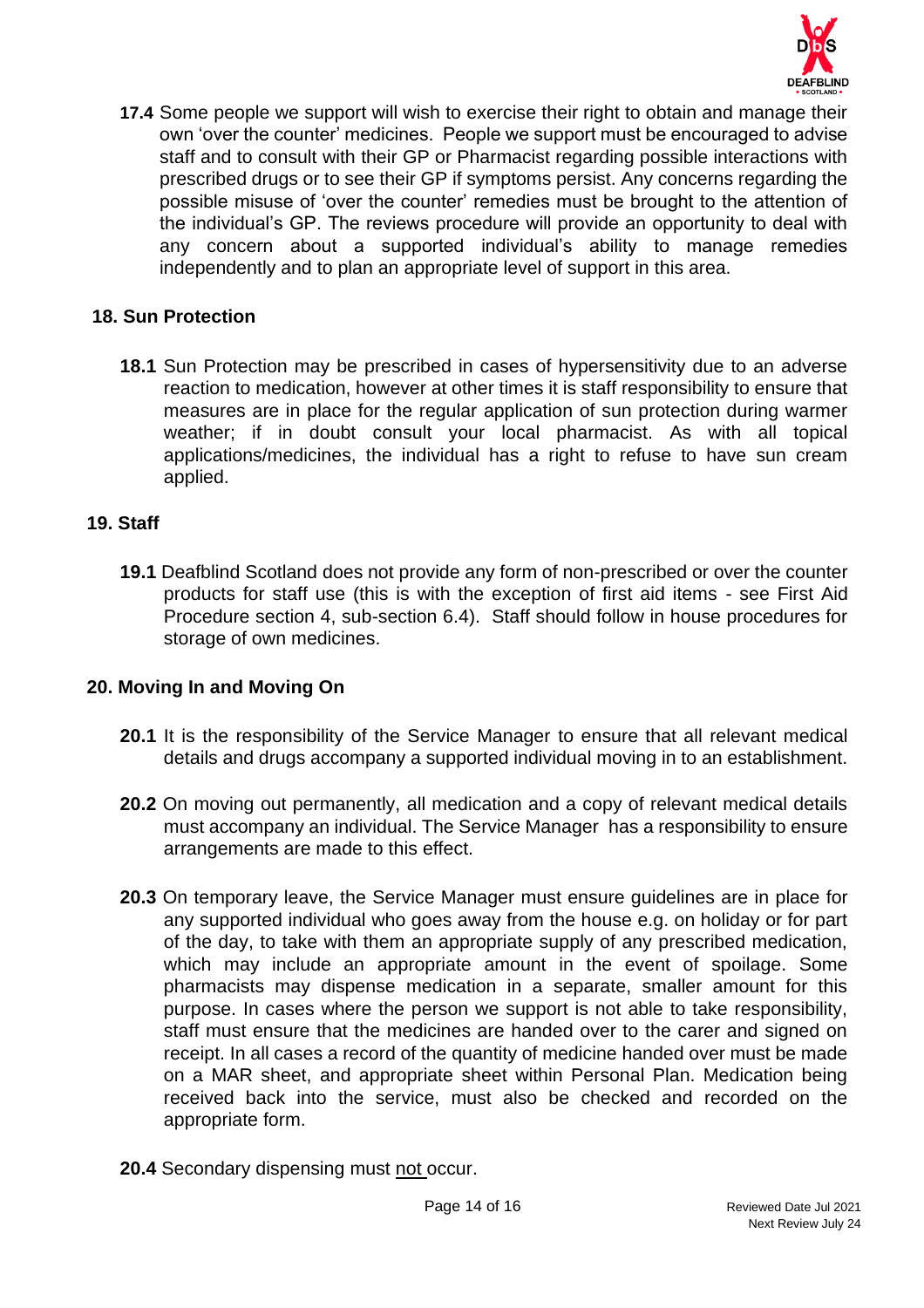

### **21. Day and Short Stay Care**

**21.1** Where people come for respite care or attend day care, it is important to ensure that arrangements for safe custody of all medicines (whether prescribed, or complementary) are considered beforehand. A Medication Received record is completed on arrival and a Medication Sent record is completed on their discharge from respite or day care with any surplus medication being returned to either the individual or their Carer.

Whilst individuals are in respite or day care, any medication administered must be recorded on a MAR.

#### **22. Errors/ Mistakes**

- **22.1** All errors and mistakes must be recorded as an incident using Deafblind Scotland Incident reporting procedure, using the recording form and investigated. These incidents must also be reported by a senior member of staff to the Care Inspectorate and the Health and Safety Executive at the earliest opportunity if serious problems arise as a result (normally within one working day).
- **22.2** Any error in medication, whether or not resulting in injury, may imply a breakdown in the system of drugs administration. In such an event, steps must be taken to review the system. Record what action was taken on the reverse of the MAR. This will assist in identifying if a pattern of error is occurring.
- **22.3** In the event that a person we support is given medicine other than that prescribed, immediate medical advice must be sought. The circumstances must be recorded and investigated as an accident.
- **22.4** Follow Incident Reporting Procedure Section 4.4 for RIDDOR reportable cases.
- **22.5** See 15.5 for guidance on errors or concerns involving controlled drugs

#### **23. Hazard Warnings**

**23.1** Drug stocks must be checked immediately on receipt of any Department of Health Hazard Notice. In the event that medicines subject of a hazard warning are held in stock or by supported individuals, prompt action must be taken in consultation with the Pharmacist or GP.

#### **24. Security and Stock Control**

**24.1** Stocks of medication, other than medication in monitored dosage packs, must be checked for depletion on a regular basis. This should be at least monthly, but may be daily depending on local arrangements. Medication must not be kept or used after its expiry date and should be disposed of safely.